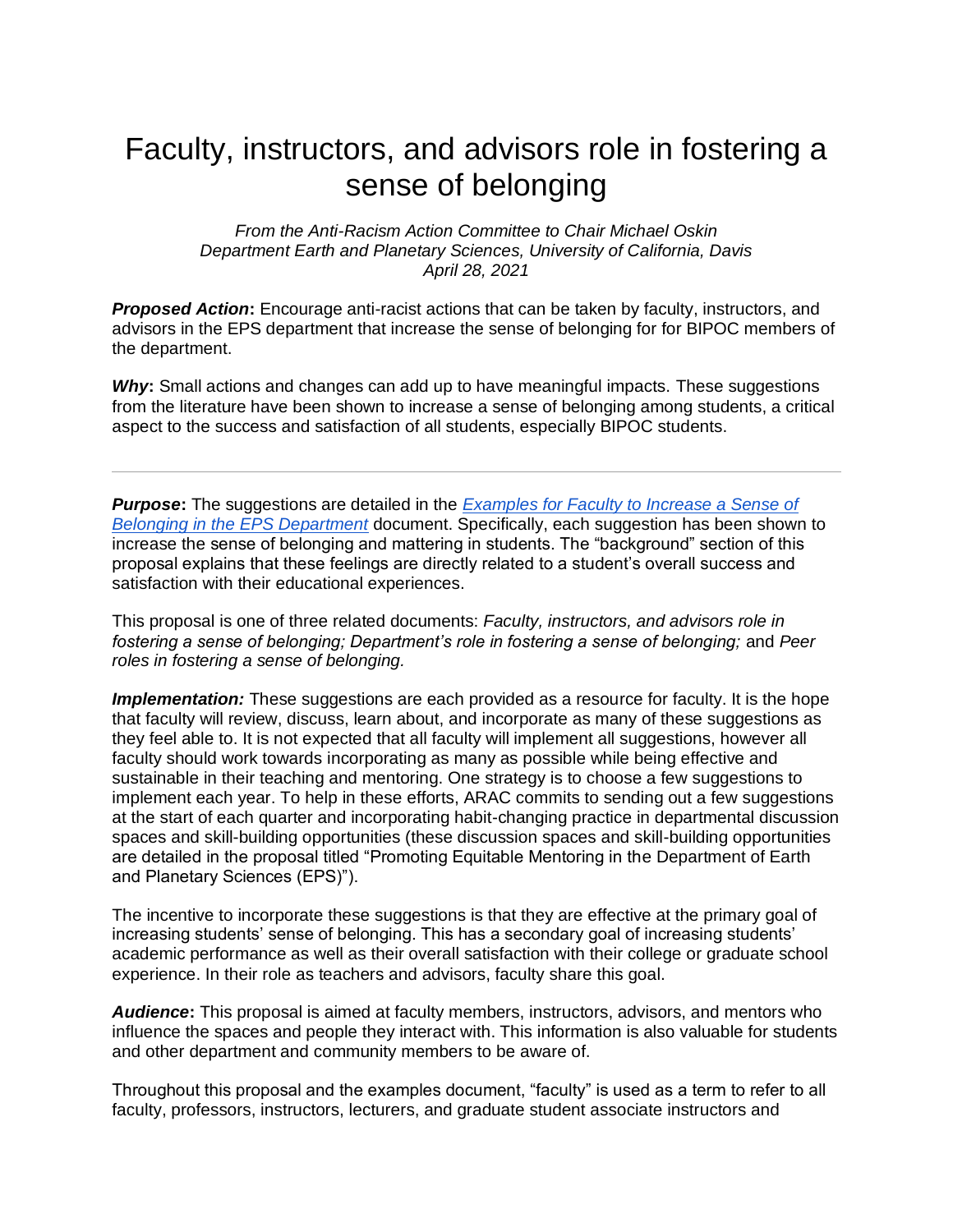teaching assistants. These folks may find themselves in the role of "teacher" within the classroom and/or "mentor" or "advisor" outside the classroom.

## *Background***:**

A sense of belonging, mattering to another person, and being involved in a campus community all directly and positively impacts a student's academic success and their overall satisfaction with their time in college or graduate school (Roufs, 2015, p. 74). A sense of mattering for students can be developed by folks at an institution through intentional relational strategies and specific actions that demonstrate attention, importance, and appreciation (Schlossberg, 1989, p. 8-10). Additionally, students' involvement in co-curricular and extra-curricular activities directly and positively impacts their academic success and persistence to graduation (Roufs, 2015, p. 70-71; Negroni et al., 2006, p. 208). Faculty can help students become involved in the classroom, by direct supervision of co-curricular activities, or by referral to other co- and extracurricular opportunities.

Faculty and advisors in particular have a strong influence in increasing a sense of belonging among students. Feeling that they belong in a classroom setting, even more so than in a university setting, has a strong influence on engagement and persistence (Thiry et al., 2019, p. 301). Institutions - not just students - have a responsibility to help students succeed, and this is often most useful at the department rather than campus level (Blackwell, 2020). While peer group interactions affect students' sense of belonging early in their college careers, faculty can have more of an effect later in a student's college career (Thiry et al., 2019, p. 301).

Faculty can have an important role in developing or increasing a sense of belonging among minoritized students especially. The more faculty get to know students on an individual basis and demonstrate their care and support for minoritized students, the better the students' sense of belonging - and therefore retention and academic success (AIP, 2020, p. 64).

*Evaluation***:** Assessment of these suggestions should answer the question: *Do students feel a sense of belonging in the Department of Earth and Planetary Sciences?* This question can be answered within a climate survey as part of a larger department assessment program. This assessment program will evaluate the climate of the overall department, but should be developed in such a way as to address disparities in experience between folks of different races.

The *Examples for Faculty to Increase a Sense of Belonging in the EPS Department* will be a living document, edited over time to incorporate successful suggestions from folks inside and outside the department.

*Affordances and Limitations***:** The biggest consideration is time and effort to intentionally build in new practices for increasing a sense of belonging among students. We highly recommend that faculty take on these suggestions at their own pace, incorporating a few suggestions each quarter or each year.